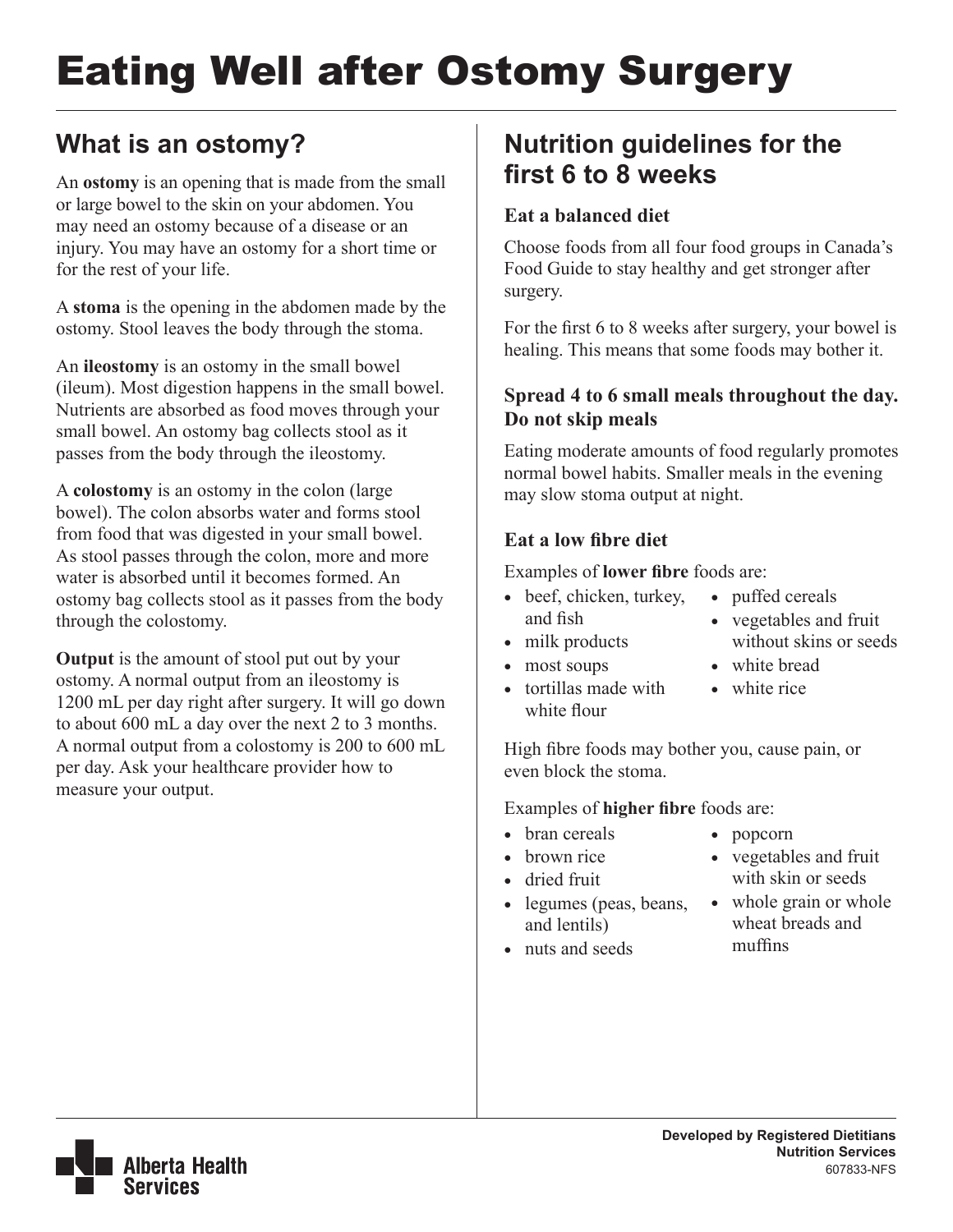#### **Drink 9 to 12 cups of fluid every day**

Drinking enough fluid is important for your ostomy to work properly and to prevent becoming dehydrated.

Signs of dehydration include:

- dry mouth
- dry skin • headaches
- • nausea • low blood pressure
- low urine output or
- feeling thirsty
- dark urine • weight loss
- feeling dizzy • muscle cramping

Be sure to drink more fluids after activity and when it's hot outside.

#### **Chew foods thoroughly**

Chewing food very well helps with digestion and prevents chunks of food from becoming stuck in your bowel or stoma.

#### **Eat slowly and in a relaxed setting**

Eat slowly and in a place where you can relax and feel comfortable. This helps to prevent stomach gas and pain.

#### **Try not to swallow air**

Sit upright while eating. Don't drink from straws or bottles. This may help cut down on stomach gas and pain.

### **Diarrhea**

Your body may lose a lot of water, potassium, and sodium when you have diarrhea. You may become dehydrated (see the list of symptoms at the top of page 2).

To prevent becoming dehydrated, sip on water and other fluids throughout the day. Also keep eating the foods that don't bother you.

If your stools are more watery than usual or you have to empty your ostomy bag more often than usual, tell your doctor or healthcare provider. An oral rehydration solution (ORS) may be suggested.

#### **Potassium and Sodium**

Potassium and sodium (salt) are lost in the stool, especially if you have an ileostomy. When you have diarrhea, eat foods higher in potassium and sodium to replace those losses.

Sources of **potassium** include fruit and vegetables such as bananas, oranges, and potatoes.

#### Sources of **sodium (salt)** include:

- soups and broth
- tomato/vegetable juices
- pretzels
- processed cheeses
- most processed and packaged foods

• creamy peanut butter

• salted crackers

## **Foods that absorb water**

Foods that absorb water will thicken stool and slow the output from the stoma. Some of these foods are:

- • bananas
- applesauce
- boiled white rice, white oat bran and oatmeal pasta, and barley
	- • potatoes and bread • tapioca

• yogurt

• cheese

### **Smell/Odour**

It is normal for stool to smell. Foods that **may** reduce the smell are:

- buttermilk
- cranberry, orange, and tomato juices
- parsley
- yogurt

### **Constipation**

#### **Ileostomy**

It is not common to be constipated with an ileostomy. If output stops, it could mean the stoma is blocked. **Tell your doctor or nurse right away**.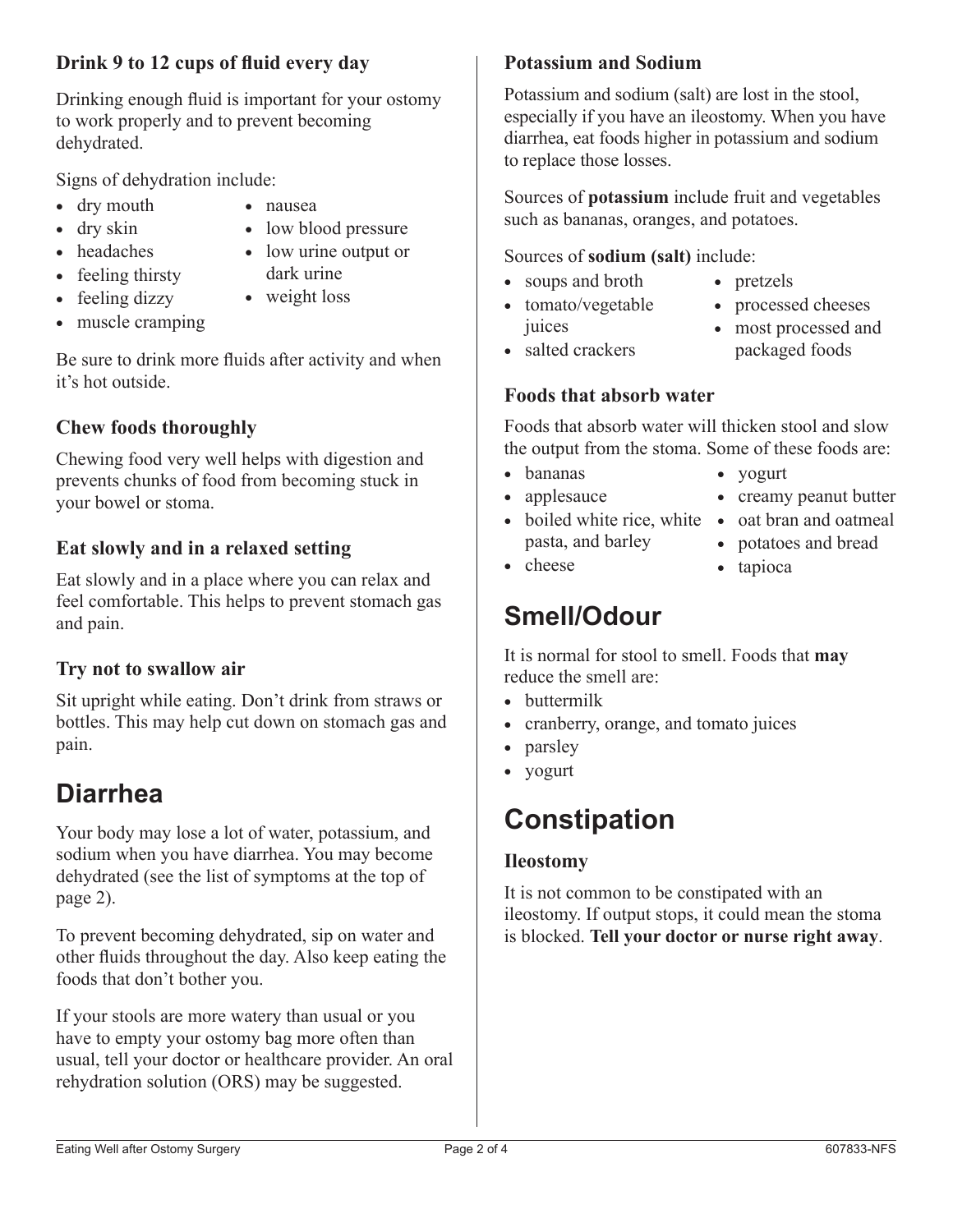### **Colostomy**

Constipation and gas may be a problem. If you become constipated:

- drink more fluids
- gradually start to eat more high-fibre foods (see the list of *higher fibre foods* on page 1)
- ask your doctor, dietitian, or healthcare provider for more information on high-fibre foods
- don't use any laxatives without speaking to your doctor

### **Are you lactose intolerant?**

Lactose is the sugar found in milk. Some people have problems digesting lactose for a short time after surgery. Symptoms can include gas, cramping, bloating, and diarrhea soon after drinking milk or eating certain dairy products.

Only your doctor can diagnose a true, lactose intolerance.

Milk and Alternatives have important vitamins and minerals like calcium and vitamin D, which help to build strong bones.

If you are diagnosed with lactose intolerance you don't have to avoid milk and alternatives. Here are some tips to help you enjoy them:

- Spread your milk and alternatives out during the day.
- Take smaller amounts of milk and alternatives with meals and snacks.
- Use lactase, an enzyme that helps digest lactose. It comes as pills or drops.
- Try lactose-free milk.
- Try soy and rice milk as they are lactose-free. Choose products fortified with calcium and vitamin D.
- Look for nutrition supplement drinks that are lactose-free (like Ensure® or Boost®). Read the label or ask your dietitian.

### **Nutrition guidelines after 6 to 8 weeks**

After your bowel has healed and your ostomy is working well, you should eat foods from all four food groups in Canada's Food Guide. This includes vegetables and fruit, grain products, milk and alternatives, and meat and alternatives.

Although you can go back to your usual diet after an ostomy, some foods may always cause diarrhea, gas, or smell for you.

**A food that bothers you may not bother someone else.**

Introduce new foods one at a time. Try the new foods at least three separate times before you decide that you can't eat them. Write down the names of foods you try,



and whether they cause diarrhea, gas, or an odour.

It is important to introduce foods with fibre slowly. Too much too soon can cause pain, gas, and bloating.

See the next page for a list of foods that might bother you after ostomy surgery.

### **Should I take a multivitamin?**

Some people may need to take a daily chewable or liquid vitamin and mineral supplement. Talk to your healthcare provider to find out if you should take one.